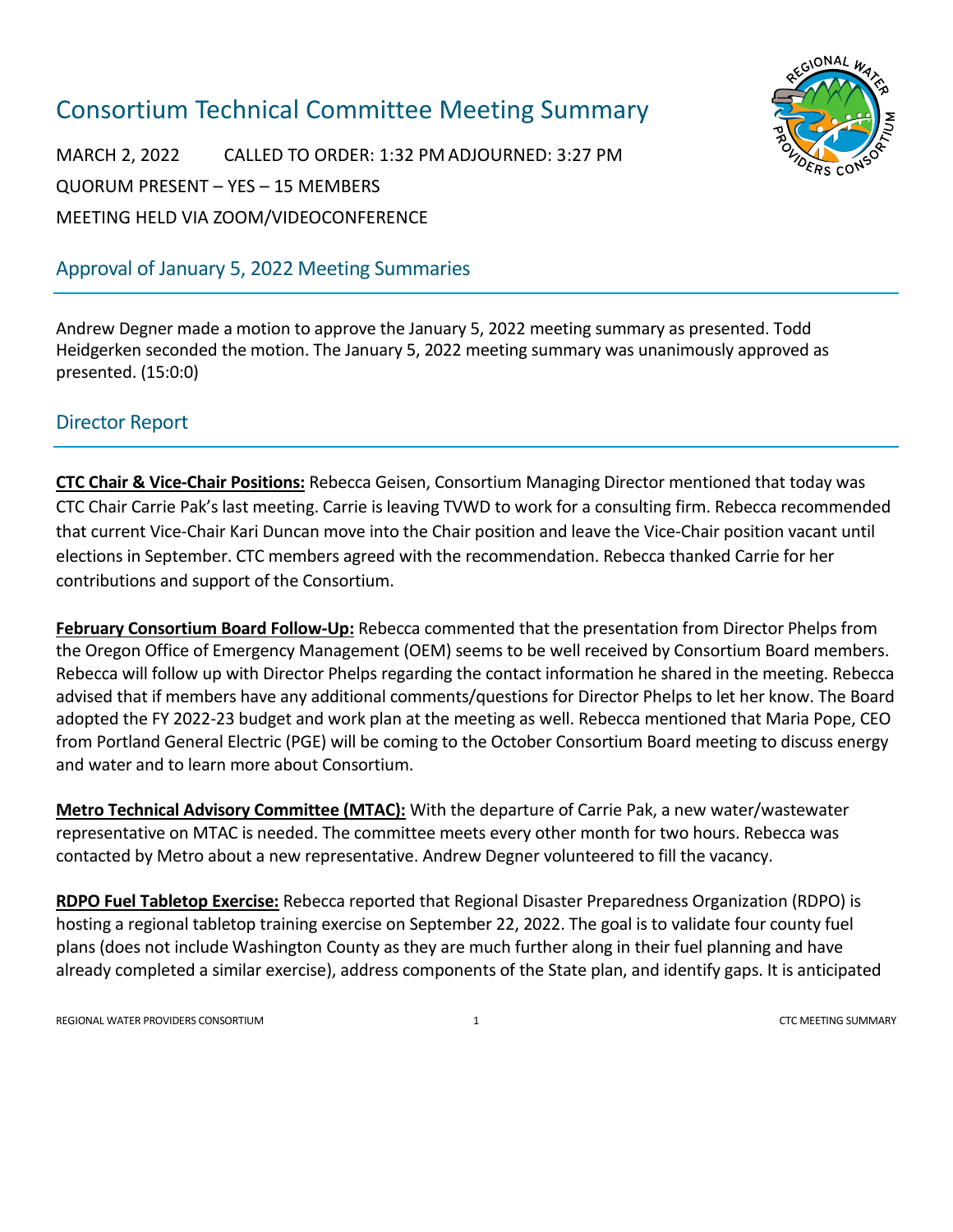that up to 125 participants from federal, state, and local agencies, and private sector will attend the one-day training. The training objectives include addressing gaps in county emergency fuel management plans; identifying additional gaps in operational assumptions, as well as gaps between federal, state and local jurisdictions and other stakeholders; and discussing outstanding planning gaps identified during bimonthly work sessions. Rebecca is serving on the advisory committee representing water utilities and public works. The advisory committee had their first meeting to talk about fuel availability and calculating needs. Rebecca advised that if water providers have not already connected with their county emergency managers now would be a good time to do so to ensure their needs are captured. Rebecca noted that the Oregon Department of Energy wants to know where fuel is and what is needed, not to take away fuel from critical infrastructure but rather to know what is needed and help replenish it if needed.

**Curtailment Tabletop Exercise:** The Consortium is hosting a curtailment tabletop exercise on June 2, 2022. A save the date meeting invite will be sent out soon. The planning committee is comprised of representatives from all of the Consortium working committees. Exercise objectives include:

- Participants gain a broader understanding of drinking water curtailment including causes, impacts, and the different stages of curtailment and triggers among water providers.
- Participants learn the importance of coordinated messaging and effective ways to share timely information with each other during the life cycle of a curtailment event.
- Participants identify gaps for providing accessible and translated messaging to the public.
- Participants identify and understand regional communication tools and roles when there is a curtailment event.

CTC members were supportive of the exercise objectives and had no further recommendations.

**Grant Opportunities:** Rebecca shared several grant opportunities. Rebecca noted that there is a lot of opportunities and funds at the state and federal level available for grants, e.g., State Preparedness and Incident Response Equipment (SPIRE); Building Resilient Infrastructure and Communities (BRIC); Climate Adaptation grants; State Revolving Loan Funds; EPA Funds, etc. Rebecca will share out slides with links to information about these grant opportunities following the meeting.

**ETRs – Emergency Transportation Routes:** Rebecca advised that the RDPO is working on a grant-funded project to update the Emergency Transportation Routes (ETR) in the region which will include critical water/wastewater infrastructure facilities, i.e., treatment plants, critical reservoirs – larger infrastructure. Rebecca shared a list of facilities gathered to date which was sent to the Emergency Planning Committee (EPC) for their review to ensure their facilities were represented. Rebecca asked CTC members to review the list as well and let her know if there are facilities that need to be added. Rebecca will pass on the information to the RDPO Project Manager.

**Emergency Planning Committee (EPC) Guest Speaker:** Rebecca mentioned that Adam Mele from Oregon Titan Fusion Center will attend the next EPC meeting to talk about cyber-security. Mr. Mele heads up a Cyber Work Group and would welcome a Consortium representative in that group.

**DRIP:** Rebecca and Bonny are participating in a workforce development group- DRIP. The group was originally formed to develop a grant proposal for EPA to fund internships. The group is looking for ways to bring more water treatment operators into the industry and then potentially branch out into other parts of the water sector.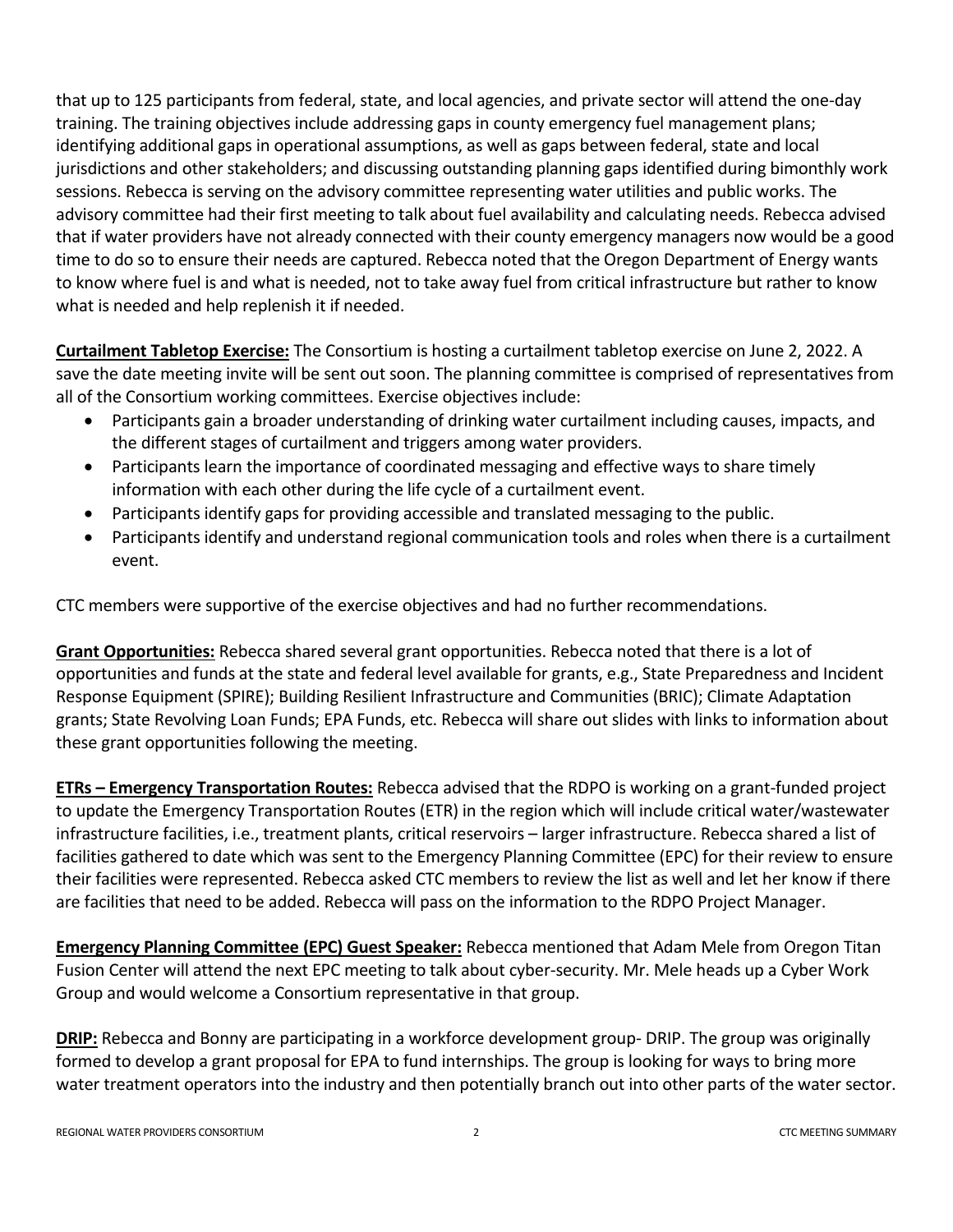The Consortium is playing a role in this work by hosting a website that serve as a resource for people who may be interested in careers in the water industry. A small working group has been put together to develop content for the site.

**Legislative Update:** Rebecca shared a brief update on several legislative bills:

- HB 4057 Sprinkler efficiency bill on Governor's desk for signature (Consortium wrote a letter of support)
- SB 1567 CEI Hub Bill passed Senate in House for vote
- HB 4061A illegal water use up for vote in Senate
- HB4141 Clean diesel creating task force

## Program Updates

Bonny Cushman, Consortium Program Coordinator reported that each spring, the Consortium coordinates an order of printed materials of all conservation and emergency preparedness pieces which allows members and counties within the Consortium's boundaries to plan for their yearly outreach needs and related printing costs. By ordering together, participants benefit from receiving lower costs than when ordering on their own. Bonny noted that the annual print order is happening now. Orders are due on Friday, March 4. New this year, the Consortium's new conservation-focused print piece, Junior Leak Detective, is now available in Spanish, as well as a Junior Leak Detective-themed shower timer card in English and Spanish and a new hose nozzle hang tag. A free start-up supply of all new print pieces is available to Consortium members.

Bonny reminded CTC members that the Consortium has several emergency preparedness print pieces that have been translated into several languages as part of a partnership project with Multnomah County. These pieces are now being reviewed for cultural competence and will be ready to share out more widely with communities when the how-to-videos are released in the fall. Shooting for the how-to-videos is scheduled for next weekend. Bonny commented that practice sessions were held a couple of weeks ago and it was very exciting to hear the emergency preparedness information and tips in so many different languages.

Bonny noted that at the next Consortium Conservation Committee meeting representatives from the Alliance for Water Efficiency will give a presentation on their programs, tools and resources available to their members.

The Consortium Water Communicators Network conducted an accessibility survey for Consortium members to gather information on what members are currently doing for accessibility in their messaging or at meetings/events, i.e., translation of materials – which pieces in what languages, use of ASL translators, use of language lines, etc. The goal of the survey was to identify gaps, share resources and best management practices and to identify presentation topics for future Water Communicator meetings that would help to increase the base knowledge of practitioners throughout the region on how to conduct more accessible communications. 19 out of 25 members responded to the survey. Bonny noted that the key takeaway from the survey was that some things are being done but the barriers to doing more accessible communication is lack of resources – people, time and budget. It was noted that training is needed to increase the overall knowledge of resources and best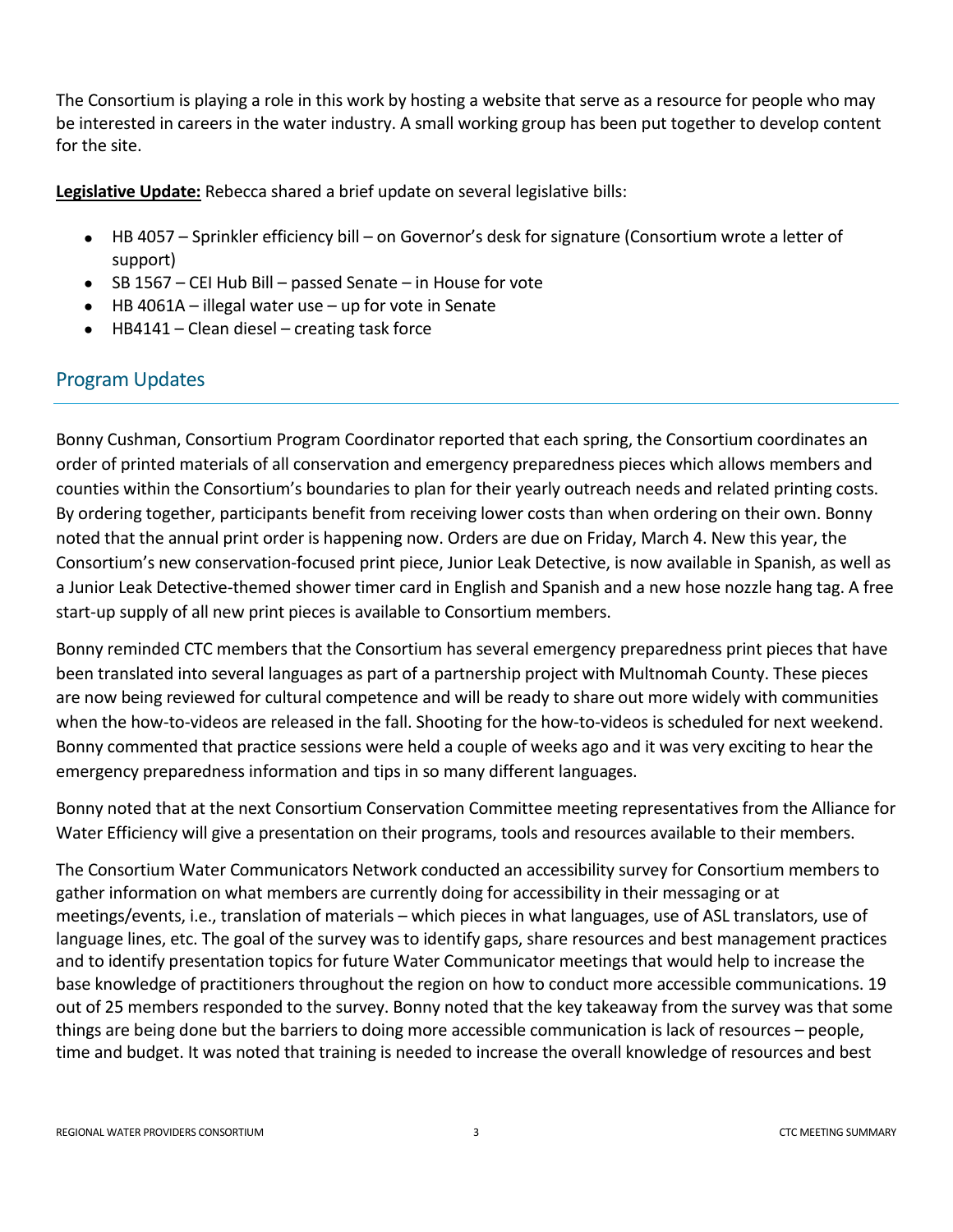management practices for accessible communication, as well as looking for opportunities to share examples of good accessible communication pieces and developing templates when/where it makes sense.

Work is currently underway to develop a plan to move forward with making the Drinking Water Advisory (DWA) Tool available in multiple languages and completing an accessibility audit of the tool. This project will begin in earnest in FY 2022-23. The annual boundary updates for the DWA tool have been completed and will be uploaded in the next couple of weeks.

20 Consortium members completed the recent Advanced Metering Infrastructure (AMI) survey. Results of the survey will be available soon.

Bonny is working on planning for the 2022 conservation, source water protection, and emergency preparedness media campaigns and other messaging strategies.

Bonny shared the completed interactive water map. The map has two views- water provider and water source. The map is housed on the Consortium website on the Our Region's Water page [https://www.regionalh2o.org/our-regions-water.](https://www.regionalh2o.org/our-regions-water) All of the information on the map is also available in an accessible PDF document that can be used with screen readers.

# Member Roundtable

CTC members participated in a member roundtable discussion to share updates. Two prompts were provided to facilitate discussion – end of mask mandate and impacts of inflation and supply chain – labor, materials, and long lead times on capital projects.

## Gresham:

- Mood meter has improved with end of mask mandate. Staff currently and will continue to work hybrid schedule.
- Experiencing supply shortages for meters backlog especially for large meters.
- AMI battery life turning out to be shorter than originally thought about 10-12 years. Some battery replacements are needed now. Batteries hard to come by.

## Portland:

- Field crews have been working on site since pandemic began. Water Bureau-owned Interstate facility has been piloting shared workspace options since last fall.
- In City-owned facilities initiating return to work in mid-April. Employees will report the equivalent to 1 day a week in office. Phase 1 will run through the summer and then will be evaluated and determine what comes next. Mask requirements have not been determined yet.
- Bull Run Treatment project going through value engineering; maintain core components for regulatory compliance and facility operations – streamlining/postponing some elements of the project.
- Materials cost going through the roof. Short term = buy less and do less. Long-term = increased costs.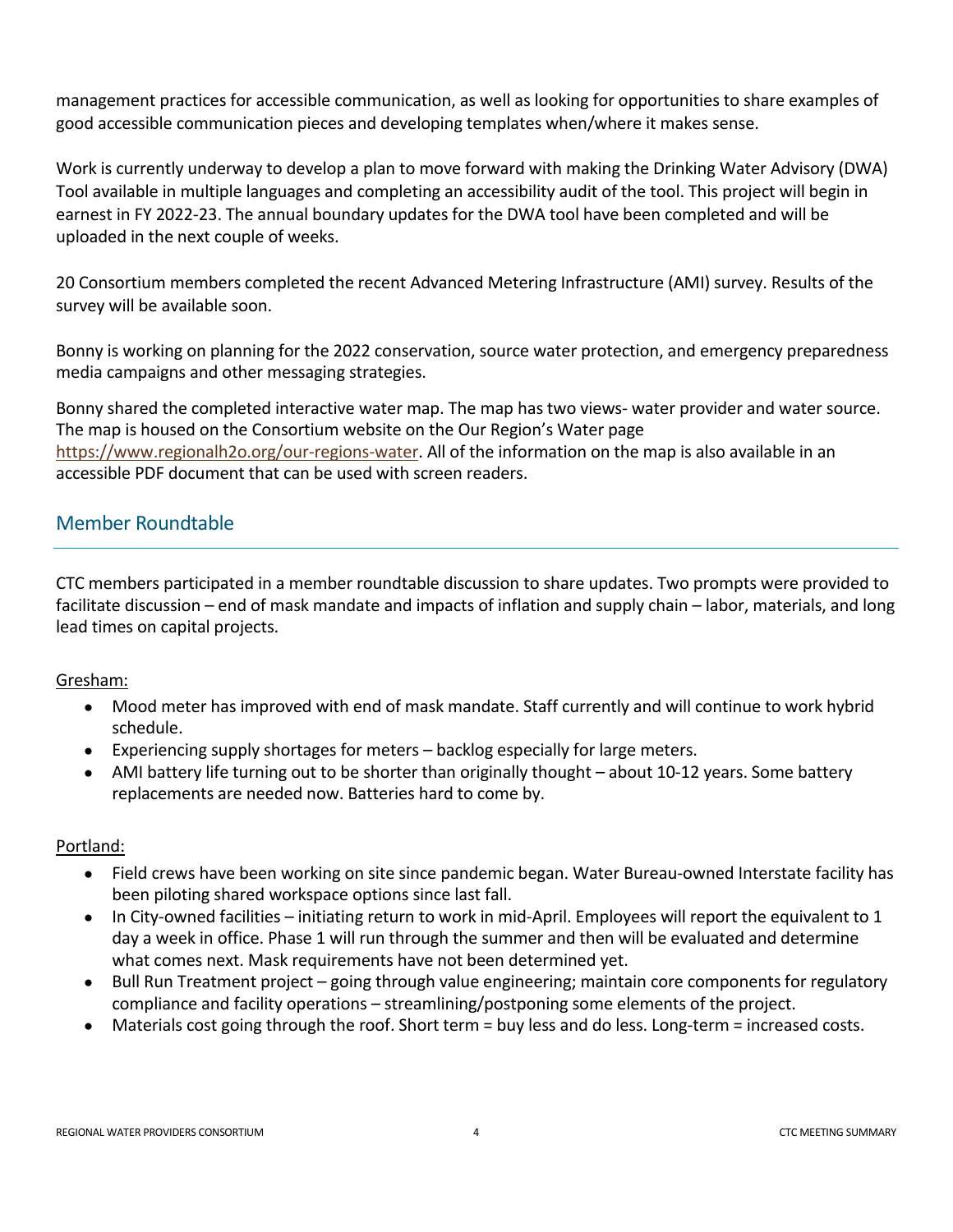## Tigard:

- Remote employees to return in some way back to offices in April. Currently discussing mask requirements. Not all departments on the same page. Do not have to wear masks outdoors.
- Desire to move forward with AMI but meters are difficult to get.
- Experiencing 30% increase in cost for materials. Tacking on contingency funds to CIP.

## Clackamas River Water:

- Staff returned to office July 2021. Masks currently worn in office but will go away when mandate is over.
- Offices re-opening to the public on March 14. Going back to in-person public meetings and meetings with vendors.
- Finding that suppliers are not signing contracts or guaranteeing pricing. Looking to adjust inventory quantities.
- Received surprising bid (lower than expected) on recent CIP project bid opening. Good news.

## Hillsboro:

- Not extending mask mandate but messaging mask wearing is individual decision and employees should feel comfortable continuing to wear masks indoors. Will still be providing masks to staff and maintaining safety protocols.
- Teleworking employees to return to office once a week. Will continue to assess. Remote work agreements were done. Have experienced trend of losing employees to other companies that offer full remote work schedules so looking to keep some sort of hybrid model to offer as benefit to keep employees.
- Meters = the new T.P. during pandemic. Everyone stocking up. Hard to find.
- Currently full AMR. Found old meter boxes not tall enough for AMI antenna. Cost to change out meter boxes cost prohibitive. Testing AMI in a new development, however.
- Non-pipeline projects seeing 20 30% price increase.
- Pushing with EWEB to lift 50% cap on WIFIA to help with cost increases.

## West Slope Water District:

- Will drop mask requirement when mandate expires but will have employees carry masks to use as needed. Switching messaging from "mask required" to "mask welcome".
- Have been in office/field since July 2020. Remote work was difficult for small utility. Office has been open to public since July 2021. Will continue remote meetings with Board until fall; need to set up for hybrid meeting capability.
- Pipe supplier raised costs 7% in October 2021 and again 13% in February 2022. Lead time for pipe delivery  $-2$  months; fittings and hydrants  $-6$  months.

## Rockwood Water PUD:

- Employees largely in office, only couple of staff working remotely.
- Staff was surveyed about mask and are ready to not be required to wear them.
- In-person Board meetings will return right away, likely the April meeting. Board room is set up for hybrid meetings.
- Ductile iron pretty available; plastic harder to get; fittings and valves even harder to get long lead times.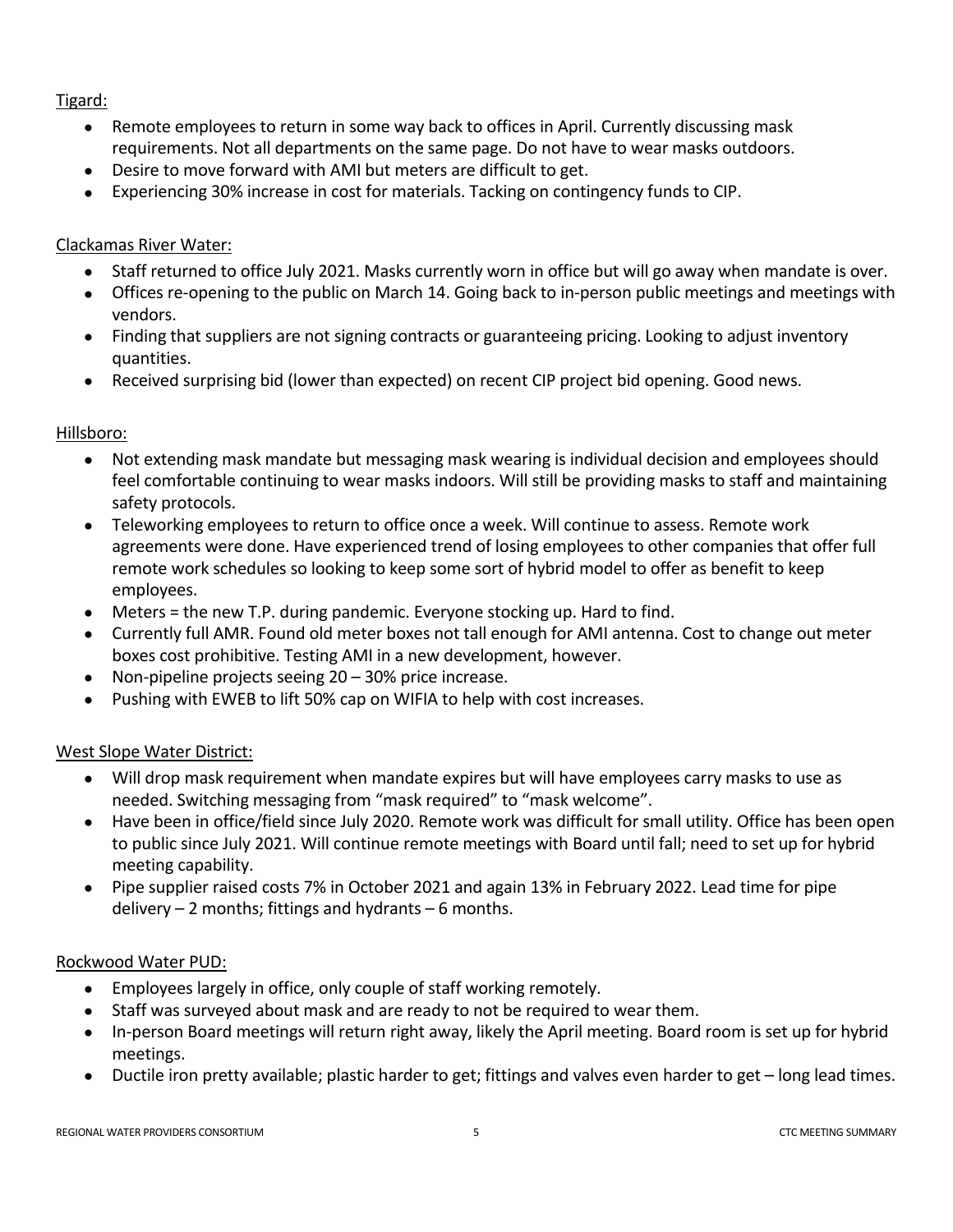• Vehicle replacements – almost impossible to get even a quote/costs for vehicles; was told to just add 20% to normal costs. May defer some vehicle replacements.

## Tualatin:

- Returned to in-person work January 1. Vaccine mandate in place. Employees working hybrid schedule that includes two days a week working remotely. Working well- part of an annual review process.
- Will drop mask requirement when mandate expires but will have "mask welcome" messaging.
- Doing budget now. Costs are increasing. Anticipating 11% rate increase next year.
- AMI not an interest of Tualatin. Contracted out meter reading is working fine. Want eyes on meter every month.

#### Oak Lodge Water Services:

- In midst of doing capital planning based on new water master plan. May need to adjust budget to accommodate increasing costs.
- Discussion had on how much back stock should have on hand, where to store and how storing equipment for longer periods of time may affect warranties.

#### South Fork Water Board:

- Will be lifting mask requirement when mandate expires. Researching if max occupancy and social distancing recommendations are still in effect.
- Carrying a little bit higher than normal chemical inventory. One big project in the works, new chemical feed building – cost have increased.

#### Beaverton:

- Being impacted by supply chain issues on \$160 million WIFIA project.
- All employees to return to City facilities as soon as the mask mandate is over.

## TVWD:

- Board has not made decision on when employees will return to in-office work.
- Zoom/MS Team is silver lining of COVID. Hybrid/remote meetings have increased public participation and made it easier to reach more customers. Will be reconfiguring Board meeting space to include hybrid meeting options.
- Anything with roof and 2x4s much more expensive.
- Challenges with recruiting new employees.

#### Wilsonville:

- City never really shut down; have been in-person for most of pandemic. Maximum occupancy room analysis for communal meeting spaces was done at beginning of Covid to set maximum occupancy rates. Will be keeping those in place.
- Will stop requiring masks when mandate lifts. Do like the mask welcome messaging.
- Been hoarding supplies but can't get large meters.
- Sanitary survey being done March 16<sup>th</sup>.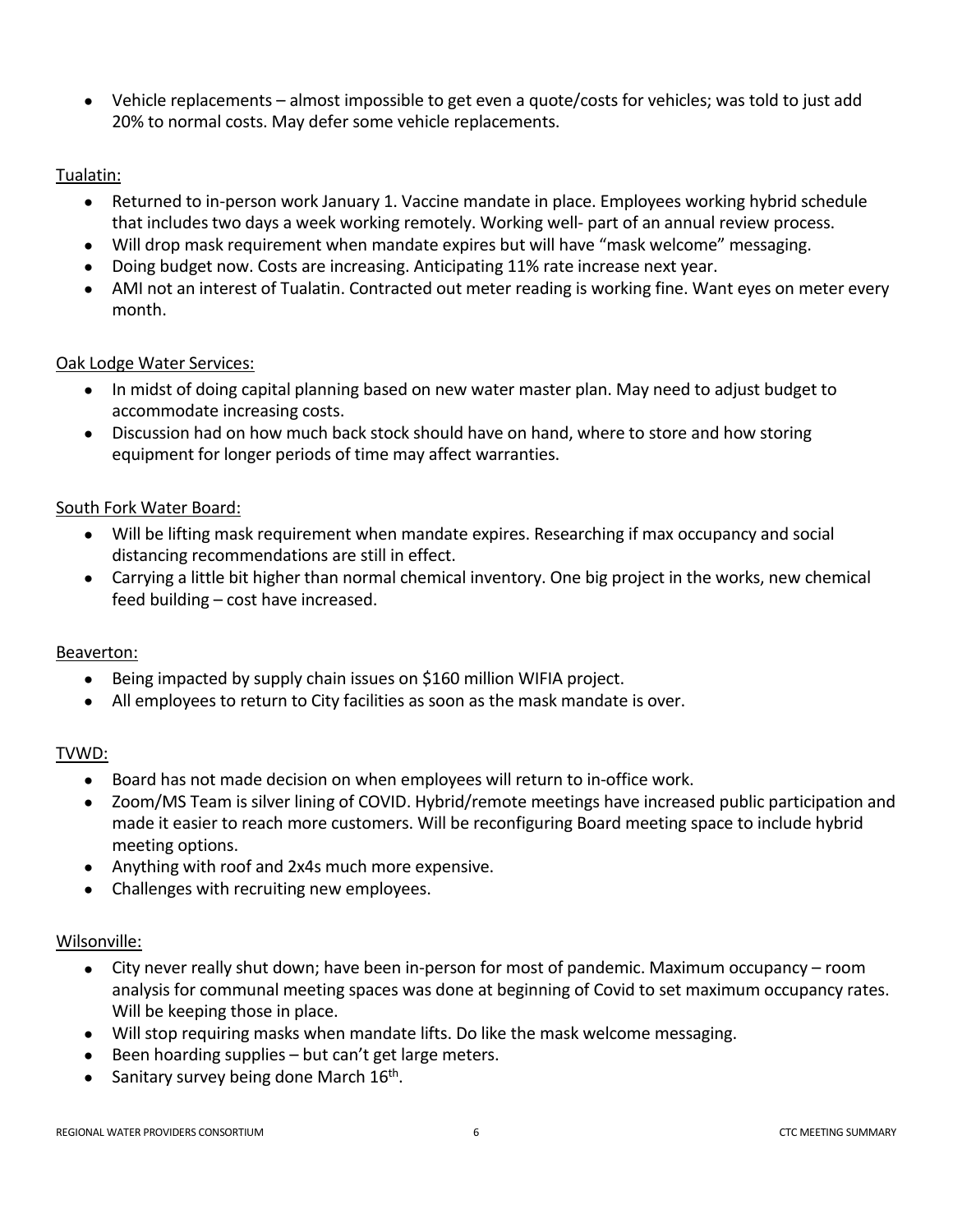- Building \$22 million new public works complex. Admin building 17,000 square foot, IOC, seismic grade 4 and 18,000 square foot, IOC, seismic grade 3 warehouse facility.
- Have AMR. Did AMI pilot project with PGE and Sensus but not totally sold on the return on investment.
- New program Wilsonville Ready Community Preparedness Campaign. Working with Barney & Worth. Monthly preparedness topics; five avenues of outreach – webpage, community survey, activities, exercises and partners. Opportunities for partnerships.

#### Sunrise Water Authority:

- All staff returned in November 2021 and open to the public.
- Board still meeting remotely.
- Meters very difficult to get.
- Challenges with retaining staff and hiring new staff.
- Opening bid today for new public works building and are anticipating higher costs.